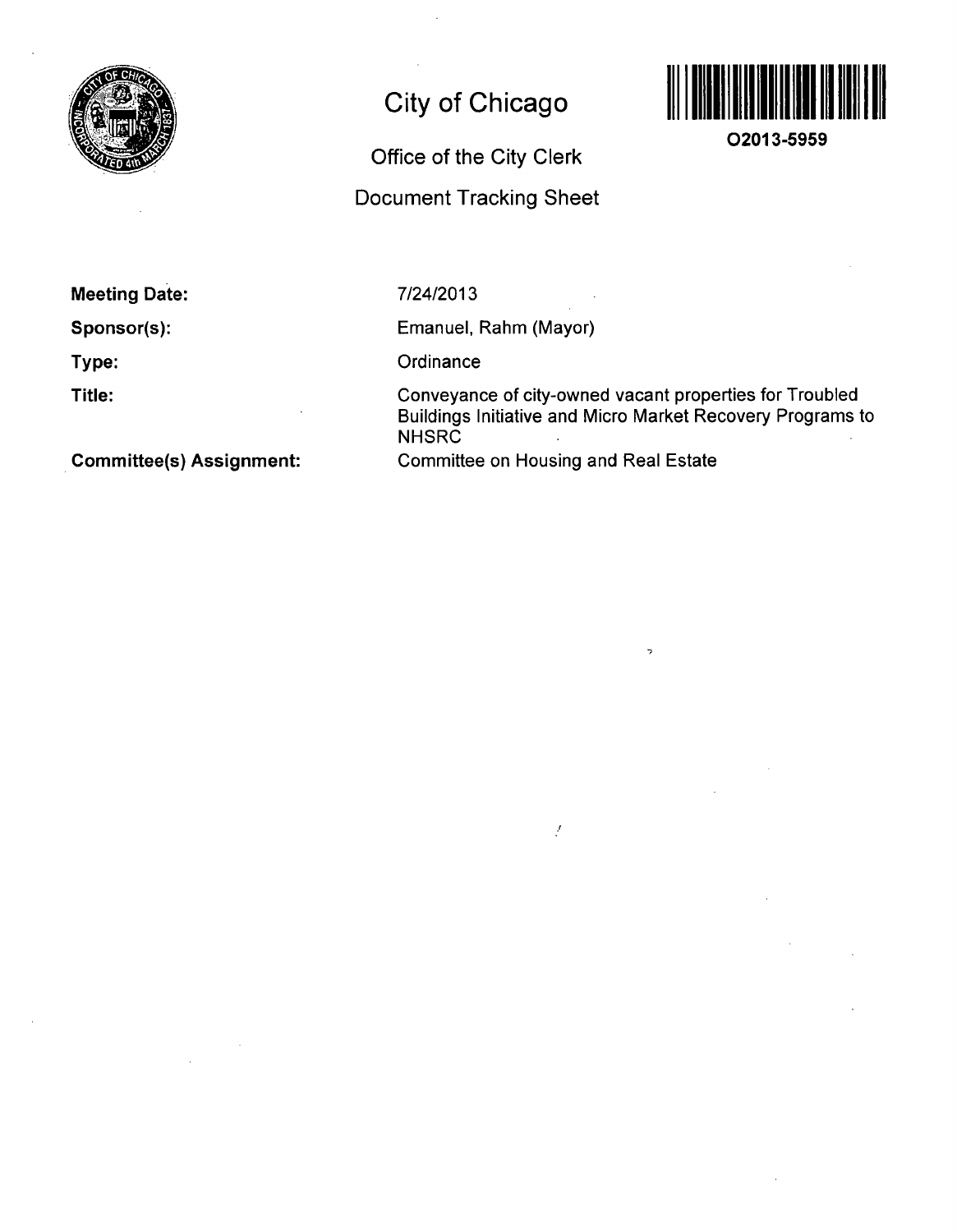

OFFICE OF THE MAYOR CITY OF CHICAGO

RAHM EMANUEL MAYOR

July 24, 2013

## TO THE HONORABLE, THE CITY COUNCIL OF THE CITY OF CHICAGO

Ladies and Gentlemen:

 $\overline{1}$ 

At the request of the Commissioner of Housing and Economic Development, I transmit herewith ordinances authorizing the conveyance of vacant properties for the Troubled Buildings Initiative and Micro Market Recovery Programs.

Your favorable consideration of these ordinances will be appreciated.

Very truly yours. Emanuel

Mayor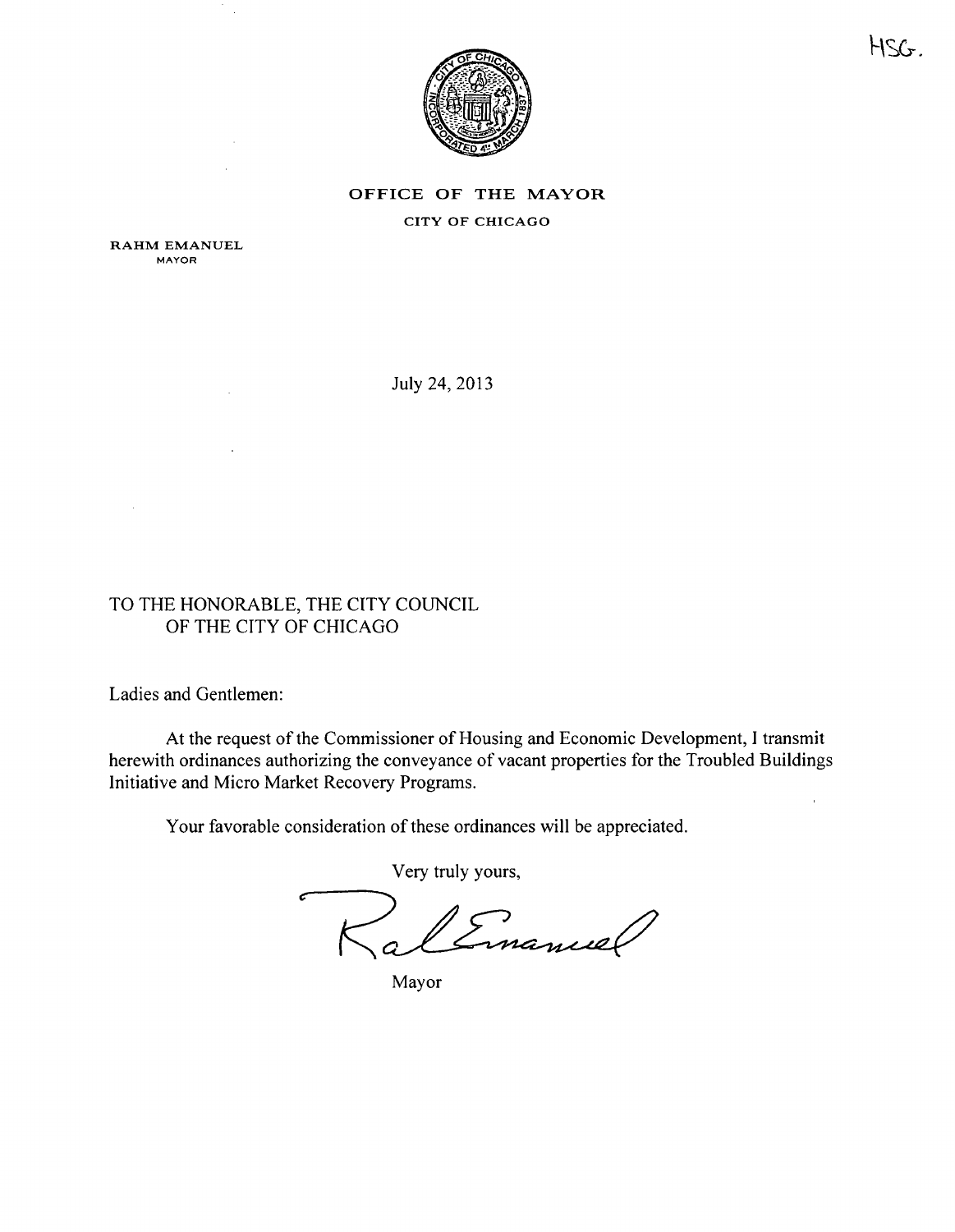#### **ORDINANCE**

WHEREAS, the City of Chicago (the "City") is a home rule unit of government under Article VII, Section 6(a) of the Constitution of the State of Illinois, and as such may exercise any power and perform any function pertaining to its government and affairs; and

WHEREAS, pursuant to ordinances passed by the City Council of the City (the 'City Council") on September 29, 2004 and printed at pages 32587 through 32591 of the Journal of Proceedings of the City Council of the City of Chicago (the "Journal") for such date, and June 11, 2008 and printed at pages 29116 through 29119 of the Journal for such date, it was determined to be in the best interests of the City to improve one- to four-unit residential buildings which (i) had been foreclosed upon, (ii) had been placed into receivership, or (iii) had deteriorated to the extent that they threatened public health, safety or welfare ("Troubled Buildings") through a program known as the Troubled Building Initiative Program II (the "Program"); and

WHEREAS, the scope of the Program includes placing Troubled Buildings into receivership, providing financing for the acquisition and rehabilitation of Troubled Buildings, and monitoring and providing technical assistance in connection with the rehabilitation of Troubled Buildings; and

WHEREAS, the Program has been and is administered by the City's Department of Housing and Economic Development ("HED"), as successor to the City's Department of Housing; and

WHEREAS, NHS Redevelopment Corporation ("NHSRC") is an Illinois not-for-profit corporation; and

WHEREAS, HED has entered into various grant agreements with NHSRC to facilitate the Program; and

WHEREAS, the City owns or may in future own certain Troubled Buildings ("City-Owned Troubled Buildings"); and

WHEREAS, the City now desires to transfer certain ofthe City-Owned Troubled Buildings to NHSRC to facilitate the Program; now, therefore,

BE IT ORDAINED BY THE CITY COUNCIL OF THE CITY OF CHICAGO:

SECTION 1. The above recitals are expressly incorporated in and made a part of this ordinance as though fully set forth herein.

SECTION 2. Subject to the approval of the Corporation Counsel, the Commissioner of HED and a designee of the HED Commissioner (the "HED Commissioner"), are authorized to execute such agreements and instruments ("Agreement"), and to perform any and all acts as shall be necessary or advisable in connection with the transfer of any of the City-Owned Troubled Buildings to NHSRC. The HED Commissioner is hereby authorized to determine, based on the best interests of the City, the amount, if any, of any consideration to be paid by NHSRC to the City for the transfer of any City-Owned Troubled Building to NHSRC by the City. The City hereby appropriates such funds, if any, and authorizes their expenditure for affordable housing-related activities in the discretion ofthe HED Commissioner, subject to further appropriation bythe City Council if required, as determined by the Budget Director of the City.

 $\mathcal{L}$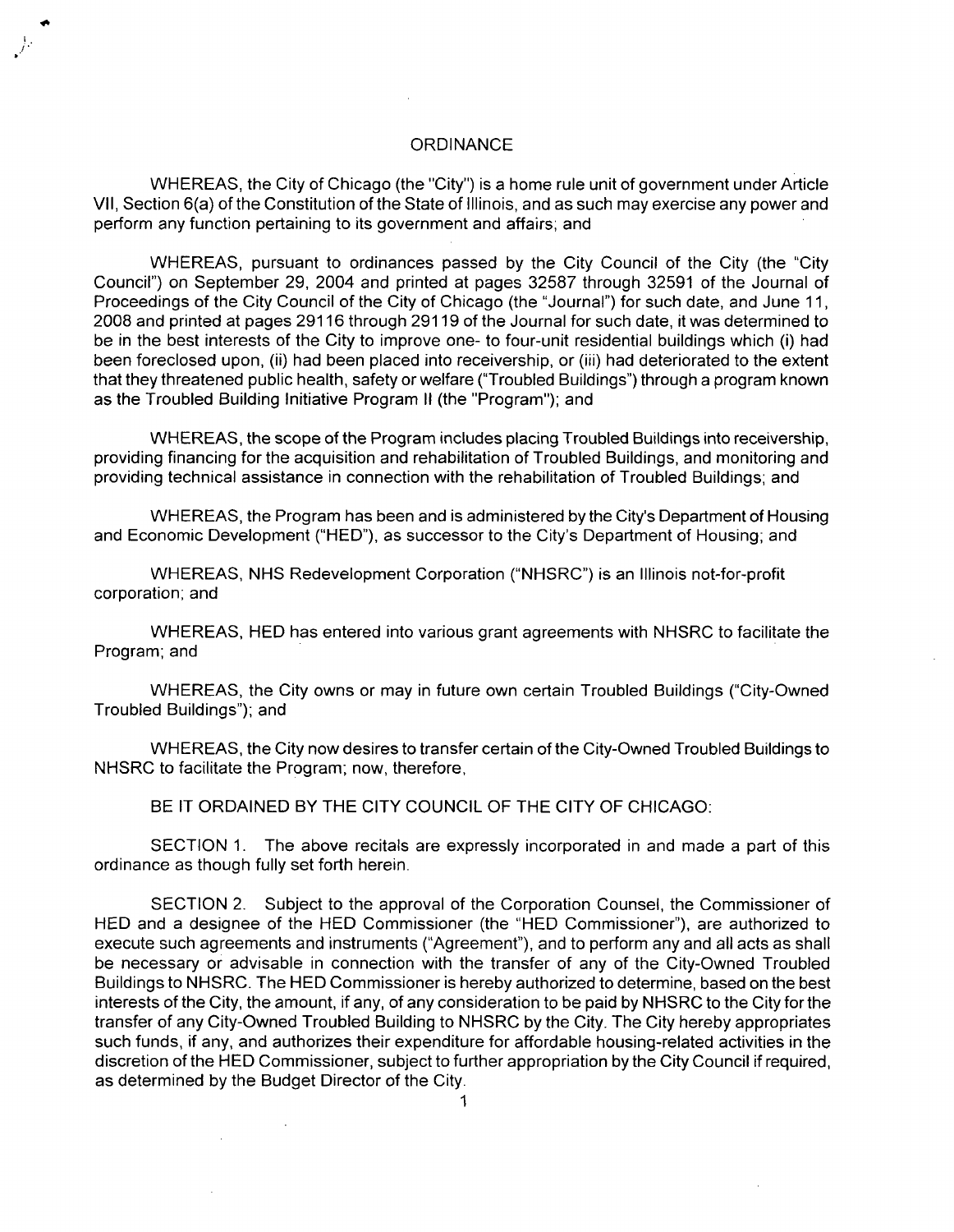SECTION 3. The Mayor or his proxy is each hereby authorized to execute, and the City Clerk or the Deputy City Clerk is each hereby authorized to attest, a quitclaim deed or quitclaim deeds conveying any of the City-Owned Troubled Buildings to NHSRC, or to a land trust of which NHSRC is the sole beneficiary, subject to those covenants, conditions and restrictions set forth in the quitclaim deed and Agreement.

SECTION 4. If any provision of this ordinance shall be held to be invalid or unenforceable for any reason, the invalidity or unenforceability of such provision shall not affect any of the other provisions of this ordinance.

SECTION 5. All ordinances, resolutions, motions or orders in conflict with this ordinance are hereby repealed to the extent of such conflict. Section 2-45-110 of the Municipal Code of Chicago shall not apply to the Program.

SECTION 6. This ordinance shall take effect immediately upon its passage and approval.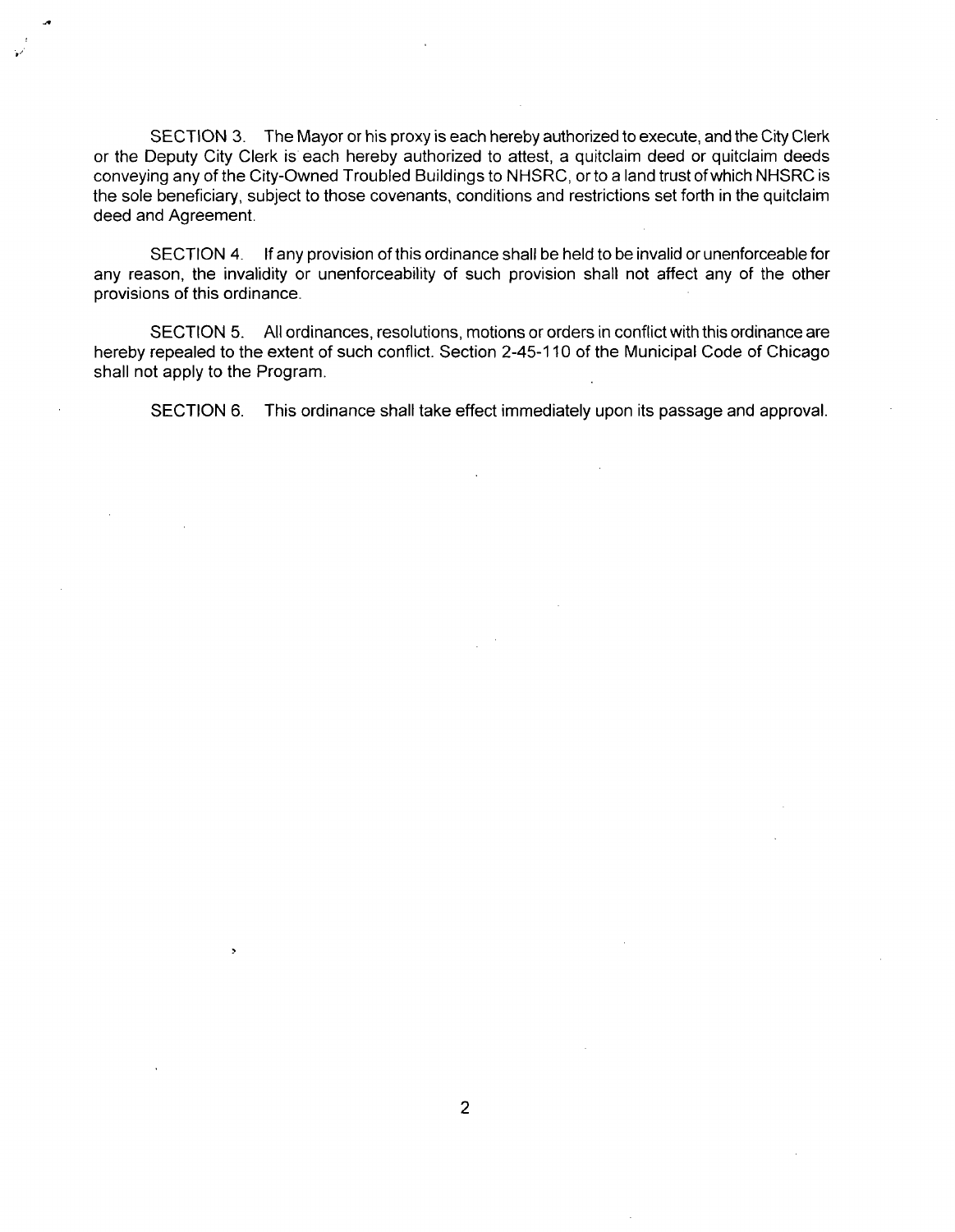## CITY OF CHICAGO ECONOMIC DISCLOSURE STATEMENT AND AFFIDAVIT

#### SECTION I -- GENERAL INFORMATION

A. Legal name of Disclosing Party submitting this EDS. Include d/b/a/if applicable:

NHS Redevelopment Corporation

#### Check ONE of the following three boxes:

Indicate whether Disclosing Party submitting this EDS is:

- 1. M the Applicant OR
- 2. [ ] a legal entity holding a direct or indirect interest in the Applicant. State the legal name of the Applicant in which Disclosing Party holds an interest: OR
- 3. [ ] a specified legal entity with a right of control (see Section II.B.1.b.) State the legal name of the entity in which Disclosing Party holds a right of control:

| B. Business address of Disclosing Party: | 1279 N Milwaukee Ave, Ste 500 |  |
|------------------------------------------|-------------------------------|--|
|                                          | Chicago, IL 60622             |  |

C. Telephone:  $773-329-4010$   $a_{xx}$ :  $773-329-4120$   $E_{\text{mail}}$ : ddinoff@nhschicago.org

D. Name of contact person: David Dinoff

E. Federal Employer Identification No. (if you have one):

F. Brief description of contract, transaction or other undertaking (referred to below as the "Matter") to which this EDS pertains. (Include project number and location of property, if applicable):

الرابل الي الي الي الي الي الي الي<br>الرابل الي الي الي الي الي الي الي

## **Property Conveyance Ordinance**

G. Which City agency or department is requesting this EDS? Housing & Economic Development

If the Matter is a contract being handled by the City's Department of Procurement Services, please complete the following:

Specification # and Contract #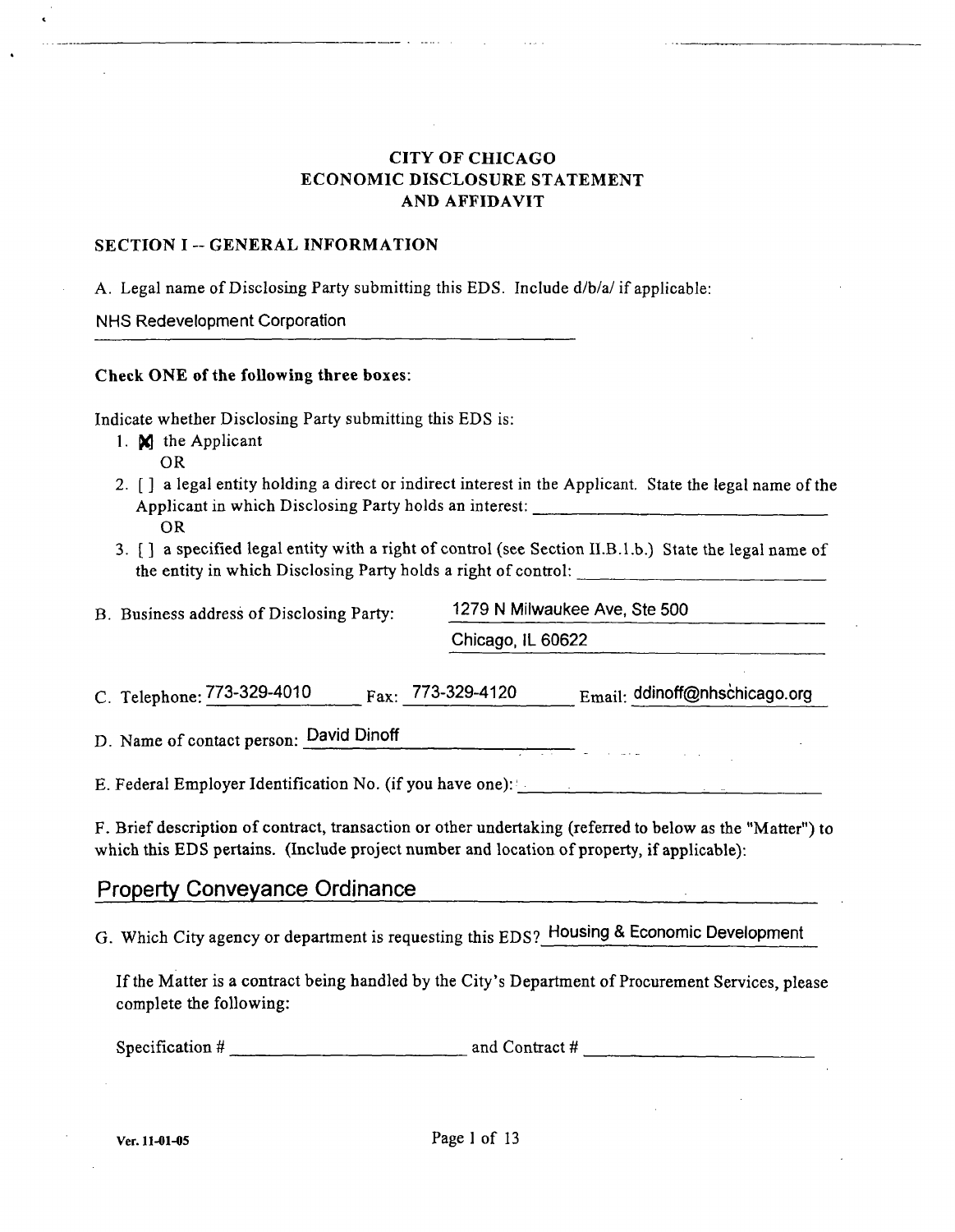## **SECTION II ~ DISCLOSURE OF OWNERSHIP INTERESTS**

## A. NATURE OF DISCLOSING PARTY

| Indicate the nature of the Disclosing Party: |                                                          |
|----------------------------------------------|----------------------------------------------------------|
| [] Person                                    | [] Limited liability company*                            |
| [] Publicly registered business corporation  | [] Limited liability partnership*                        |
| [] Privately held business corporation       | [] Joint venture*                                        |
| [] Sole proprietorship                       | N Not-for-profit corporation                             |
| [ ] General partnership*                     | (Is the not-for-profit corporation also a $501(c)(3)$ )? |
| [] Limited partnership*                      | $\mathbf{M}$ Yes<br>$\bigcap$ No                         |
| [] Trust                                     | [] Other (please specify)                                |
|                                              |                                                          |
|                                              |                                                          |

\* Note B.l .b below.

2. For legal entities, the state (or foreign country) of incorporation or organization, if applicable:

Illinois

3. For legal entities not organized in the State of Illinois: Has the organization registered to do business in the State of Illinois as a foreign entity?

 $[$  ] Yes  $[$  ] No  $[$  ] N/A

B. IF THE DISCLOSING PARTY IS A LEGAL ENTITY:

l.a. List below the full names and titles of all executive officers and all directors ofthe entity. For not-for-profit corporations, also list below all members, if any, which are legal entities. If there are no such members, write "no members." For trusts, estates or other similar entities, list below the legal titleholder(s).

Name See attached **Title** 

1 .b. Ifyou checked "General partnership," "Limited partnership," "Limited liability company," "Limited liability partnership" or "Joint venture" in response to Item A.l . above (Nature of Disclosing Party), list below the name and title of each general partner, managing member, manager or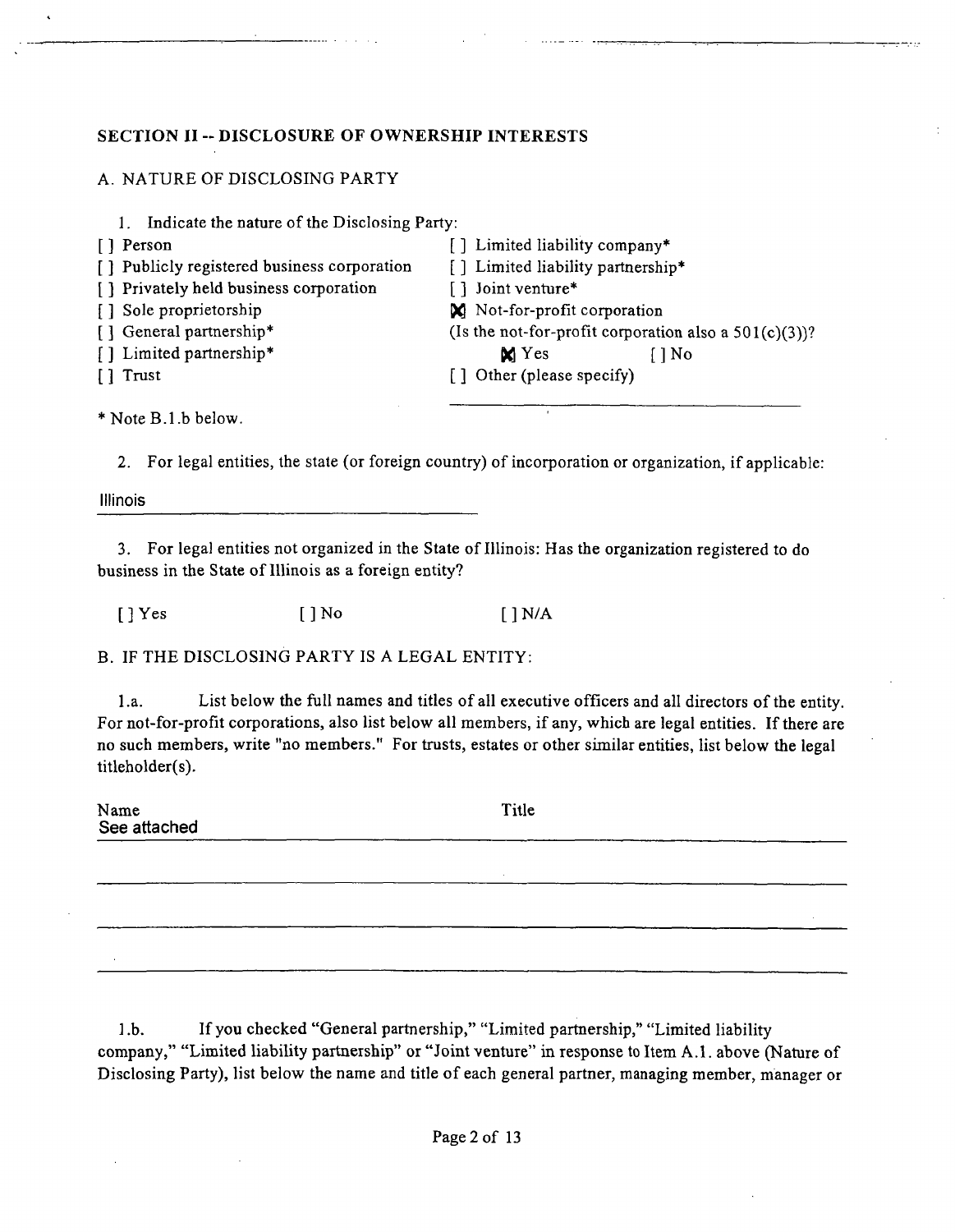any other person or entity that controls the day-to-day management of the Disclosing Party. NOTE: Each legal entity listed below must submit an EDS on its own behalf.

| Name | Title |
|------|-------|
| N/A  |       |
|      |       |

2. Please provide the following information concerning each person or entity having a direct or indirect beneficial interest (including ownership) in excess of 7.5% of the Disclosing Party. Examples of such an interest include shares in a corporation, partnership interest in a partnership or joint venture, interest of a member or manager in a limited liability company, or interest of a beneficiary of a trust, estate or other similar entity. If none, state "None." NOTE: Pursuant to Section 2-154-030 of the Municipal Code of Chicago ("Municipal Code"), the City may require any such additional information from any applicant which is reasonably intended to achieve full disclosure.

| Name | <b>Business Address</b> | Percentage Interest in the<br>Disclosing Party |  |
|------|-------------------------|------------------------------------------------|--|
| None |                         |                                                |  |
|      |                         |                                                |  |
|      | $\sim$                  |                                                |  |
|      |                         |                                                |  |
|      |                         |                                                |  |

## **SECTION III ~ BUSINESS RELATIONSHIPS WITH CITY ELECTED OFFICIALS**

Has the Disclosing Party had a "business relationship," as defined in Chapter 2-156 of the Municipal Code, with any City elected official in the 12 months before the date this EDS is signed?

## $[$  | Yes  $\bowtie$  No

If yes, please identify below the name(s) of such City elected official(s) and describe such relationship(s):

## **SECTION IV ~ DISCLOSURE OF SUBCONTRACTORS AND OTHER RETAINED PARTIES**

The Disclosing Party must disclose the name and business address of each subcontractor, attomey, lobbyist, accountant, consultant and any other person or entity whom the Disclosing Party has retained or expects to retain in connection with the Matter, as well as the nature of the relationship, and the total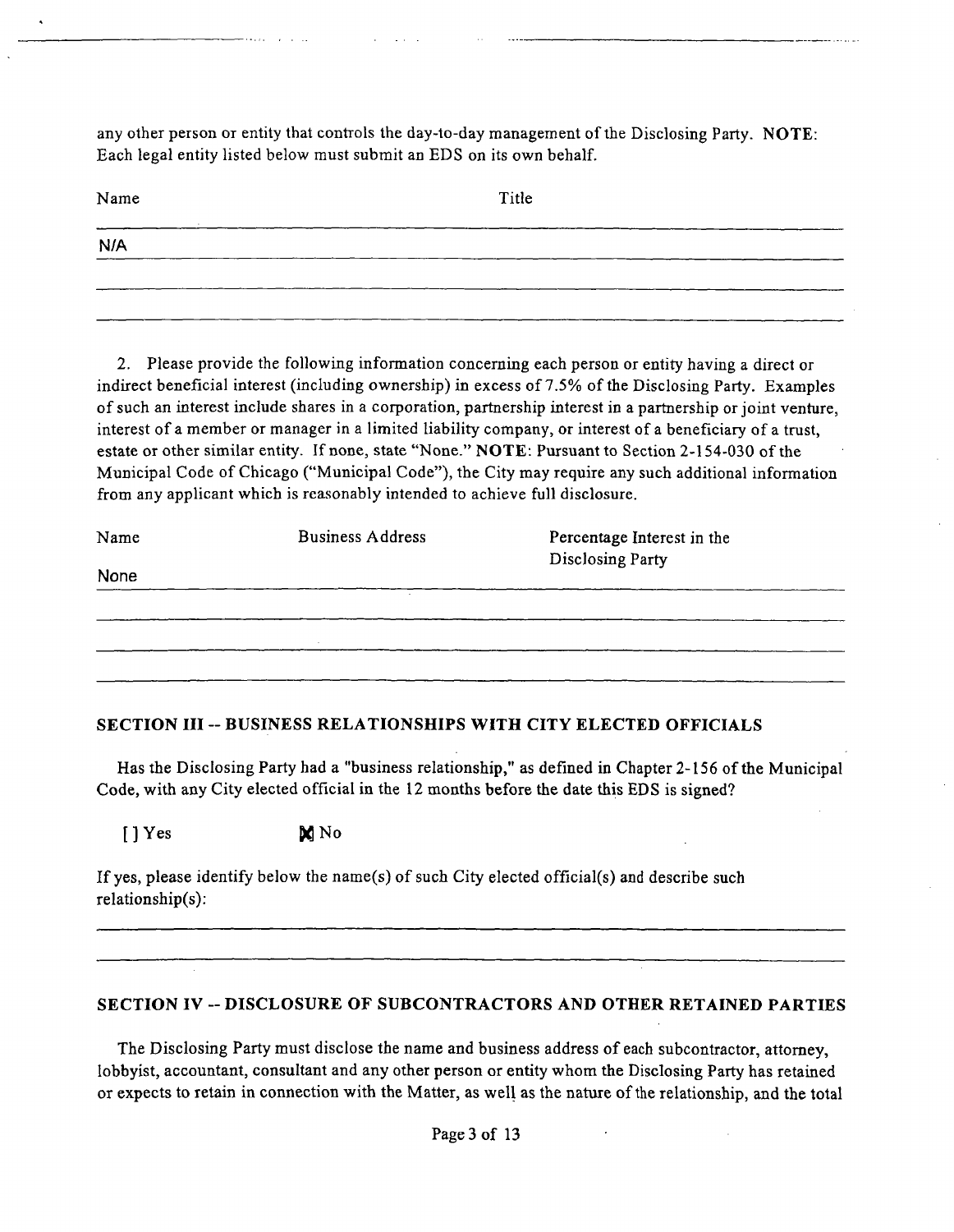amount of the fees paid or estimated to be paid. The Disclosing Party is not required to disclose employees who are paid solely through the Disclosing Party's regular payroll.

"Lobbyist" means any person or entity who undertakes to influence any legislative or administrative action on behalf of any person or entity other than: (1) a not-for-profit entity, on an unpaid basis, or (2) himself. "Lobbyist" also means any person or entity any part of whose duties as an employee of another includes undertaking to influence any legislative or administrative action.

If the Disclosing Party is uncertain whether a disclosure is required under this Section, the Disclosing Party must either ask the City whether disclosure is required or make the disclosure.

| Name                    | <b>Business</b> | <b>Relationship to Disclosing Party</b> | Fees               |
|-------------------------|-----------------|-----------------------------------------|--------------------|
| (indicate whether)      | Address         | (subcontractor, attorney,               | (indicate whether) |
| retained or anticipated |                 | lobbyist, etc.)                         | paid or estimated) |
| to be retained)         |                 |                                         |                    |

None

(Add sheets if necessary)

Check here if the Disclosing party has not retained, nor expects to retain, any such persons or entities.

#### **SECTION V ~ CERTIFICATIONS**

#### A. COURT-ORDERED CHILD SUPPORT COMPLIANCE

Under Municipal Code Section 2-92-415, substantial owners of business entities that contract with the City must remain in compliance with their child support obhgations throughout the term of the contract.

Has any person who directly or indirectly owns 10% or more of the Disclosing Party been declared in arrearage on any child support obligations by any Illinois court of competent jurisdiction?

[ ] Yes [ ] No  $\blacksquare$  No person owns 10% or more of the Disclosing Party.

If "Yes," has the person entered into a court-approved agreement for payment of all support owed and is the person in compliance with that agreement?

 $[$  ] Yes  $[$  ] No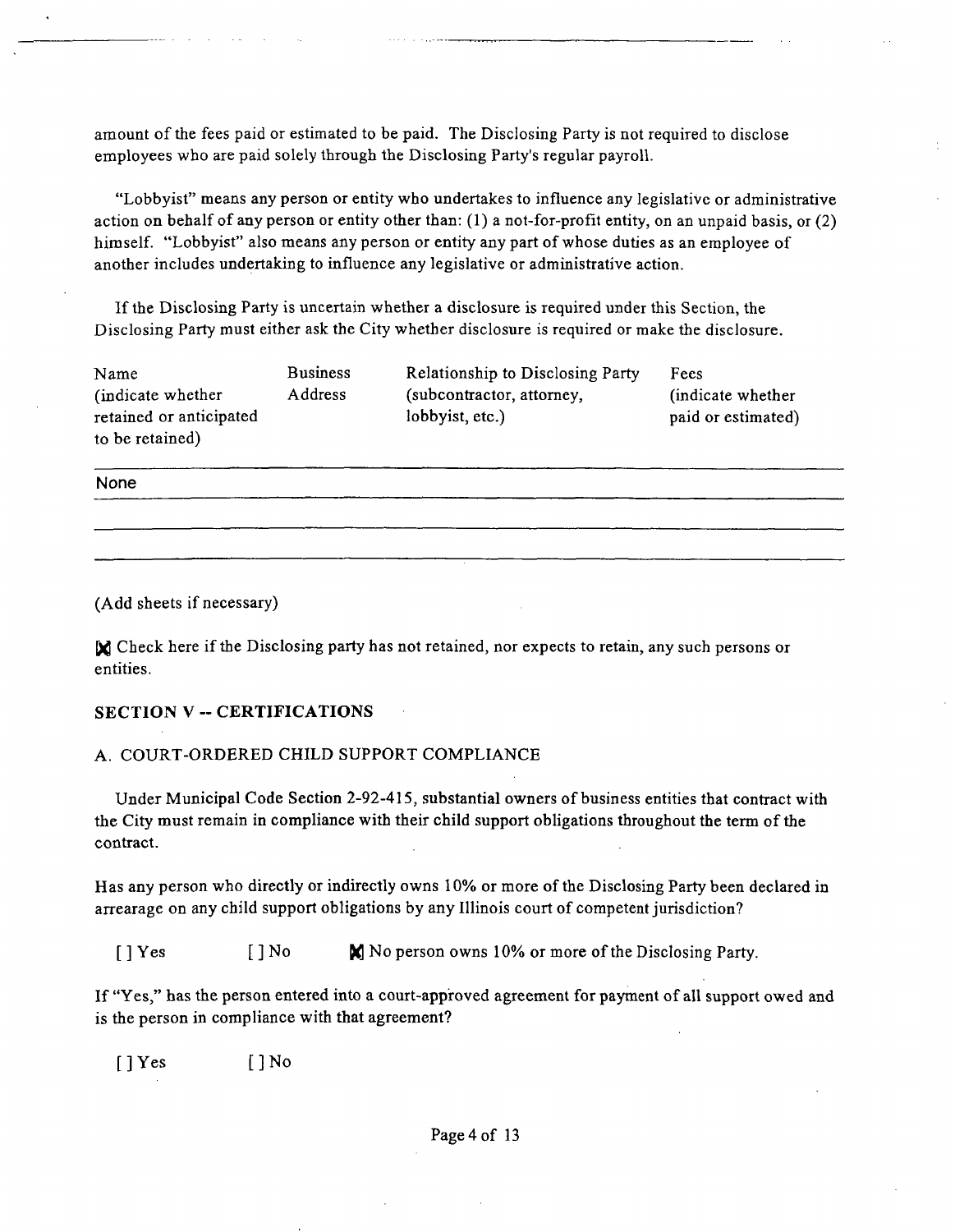## B. FURTHER CERTIFICATIONS

1. The Disclosing Party and, if the Disclosing Party is a legal entity, all of those persons or entities identified in Section II.B.I. of this EDS;

a. are not presently debarred, suspended, proposed for debarment, declared ineligible or voluntarily excluded from any transactions by any federal, state or local unit of govemment;

 $\begin{array}{cccccccccc} . & . & . & . & . & . & . & . & . \end{array}$ 

- b. have not, within a five-year period preceding the date of this EDS, been convicted of a criminal offense, adjudged guilty, or had a civil judgment rendered against them in connection with: obtaining, attempting to obtain, or performing a public (federal, state or local) transaction or contract under a public transaction; a violation of federal or state antitrust statutes; fraud; embezzlement; theft; forgery; bribery; falsification or destruction of records; making false statements; or receiving stolen property;
- c. are not presently indicted for or otherwise criminally or civilly charged by a govemmental entity (federal, state or local) with commission of any of the offenses enumerated in clause B.l.b. of this Section V;
- d. have not, within a five-year period preceding the date of this EDS, had one or more public transactions (federal, state or local) terminated for cause or default; and
- e. have not, within a five-year period preceding the date of this EDS, been convicted, adjudged guilty, or found liable in a civil proceeding, or in any criminal or civil action, including actions conceming environmental violations, instituted by the City or by the federal government, any state, or any other unit of local govemment.
- 2. The certifications in subparts 2, 3 and 4 concem:
- the Disclosing Party;

• any "Applicable Party" (meaning any party participating in the performance of the Matter, including but not limited to any persons or legal entities disclosed under Section IV, "Disclosure of Subcontractors and Other Retained Parties");

• any "Affiliated Entity" (meaning a person or entity that, directly or indirectly: controls the Disclosing Party, is controlled by the Disclosing Party, or is, with the Disclosing Party, under common control of another person or entity. Indicia of control include, without limitation: interlocking management or ownership; identity of interests among family members, shared facilities and equipment; common use of employees; or organization of a business entity following the ineligibility of a business entity to do business with federal or state or local govemment, including the City, using substantially the same management, ownership, or principals as the ineligible entity); with respect to Applicable Parties, the term Affiliated Entity means a person or entity that directly or indirectly controls the Applicable Party, is controlled by it, pr, with the Applicable Party, is under common control of another person or entity;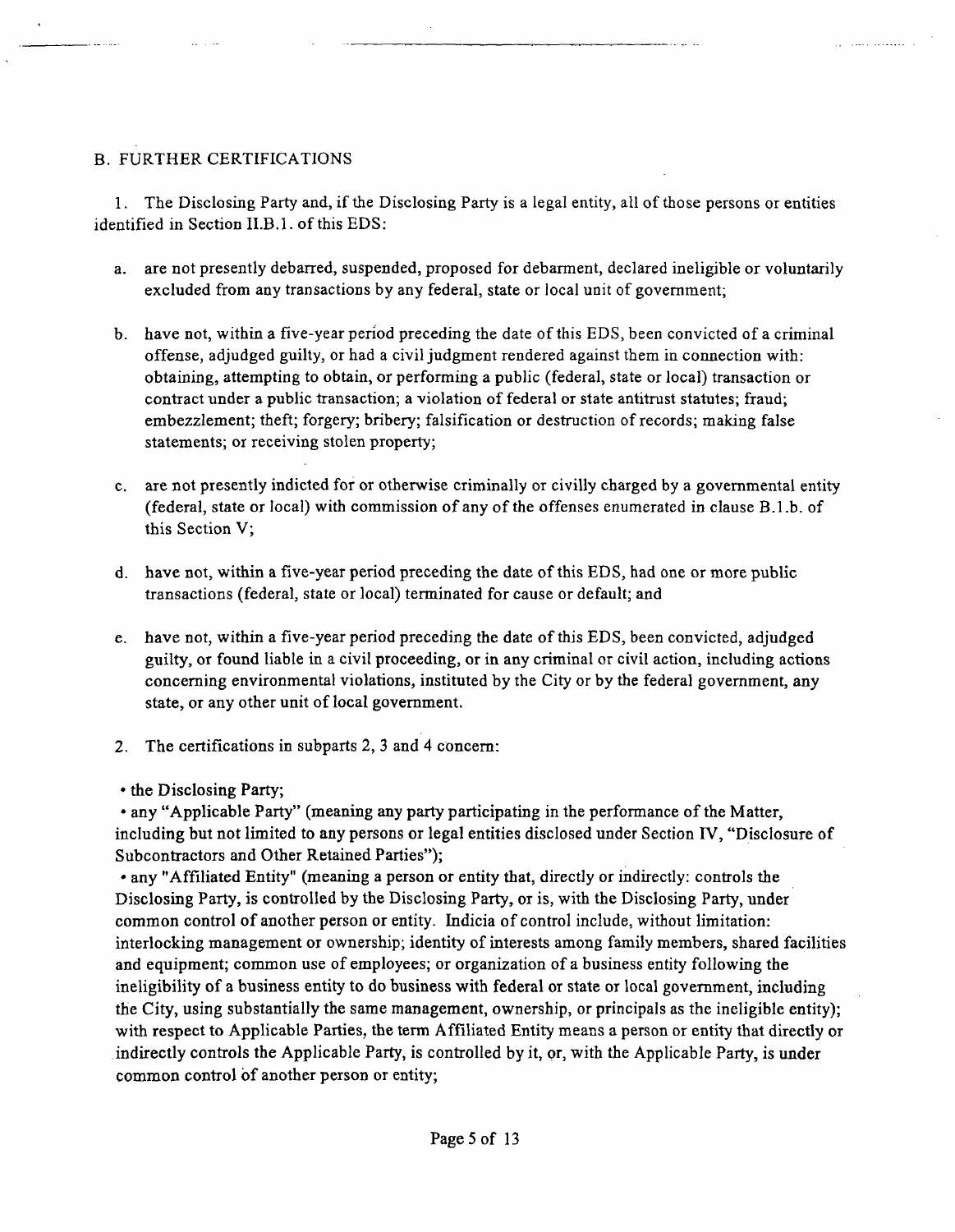• any responsible official of the Disclosing Party, any Applicable Party or any Affiliated Entity or any other official, agent or employee of the Disclosing Party, any Applicable Party or any Affiliated Entity, acting pursuant to the direction or authorization of a responsible official of the Disclosing Party, any Applicable Party or any Affiliated Entity (collectively "Agents").

سووريتها الموصولات

Neither the Disclosing Party, nor any Applicable Party, nor any Affiliated Entity of either the Disclosing Party or any Applicable Party nor any Agents have, during the five years before the date this EDS is signed, or, with respect to an Applicable Party, an Affiliated Entity, or an Affiliated Entity of an Applicable Party during the five years before the date of such Applicable Party's or Affiliated Entity's contract or engagement in connection with the Matter:

- a. bribed or attempted to bribe, or been convicted or adjudged guilty of bribery or attempting to bribe, a public officer or employee of the City, the State of Illinois, or any agency of the federal govemment or of any state or local govemment in the United States of America, in that officer's or employee's official capacity;
- b. agreed or colluded with other bidders or prospective bidders, or been a party to any such agreement, or been convicted or adjudged guilty of agreement or collusion among bidders or prospective bidders, in restraint of freedom of competition by agreement to bid a fixed price or otherwise; or
- c. made an admission of such conduct described in a. or b. above that is a matter of record, but have not been prosecuted for such conduct; or
- d. violated the provisions of Municipal Code Section 2-92-610 (Living Wage Ordinance).

3. Neither the Disclosing Party, Affihated Entity or Applicable Party, or any of their employees, officials, agents or partners, is barred from contracting with any unit of state or local govemment as a result of engaging in or being convicted of (1) bid-rigging in violation of 720 ILCS 5/33E-3; (2) bid-rotating in violation of 720 ILCS 5/33E-4; or (3) any similar offense ofany state or of the United States of America that contains the same elements as the offense of bid-rigging or bid-rotating.

4. Neither the Disclosing Party nor any Affiliated Entity is listed on any of the following lists maintained by the Office of Foreign Assets Control of the U.S. Department of the Treasury or the Bureau of Industry and Security of the U.S. Department of Commerce or their successors: the Specially Designated Nationals List, the Denied Persons List, the Unverified List, the Entity List and the Debarred List.

5. The Disclosing Party understands and shall comply with (1) the applicable requirements of the Governmental Ethics Ordinance of the City, Title 2, Chapter 2-156 of the Municipal Code; and (2) all the applicable provisions of Chapter 2-56 of the Municipal Code (Office ofthe Inspector General).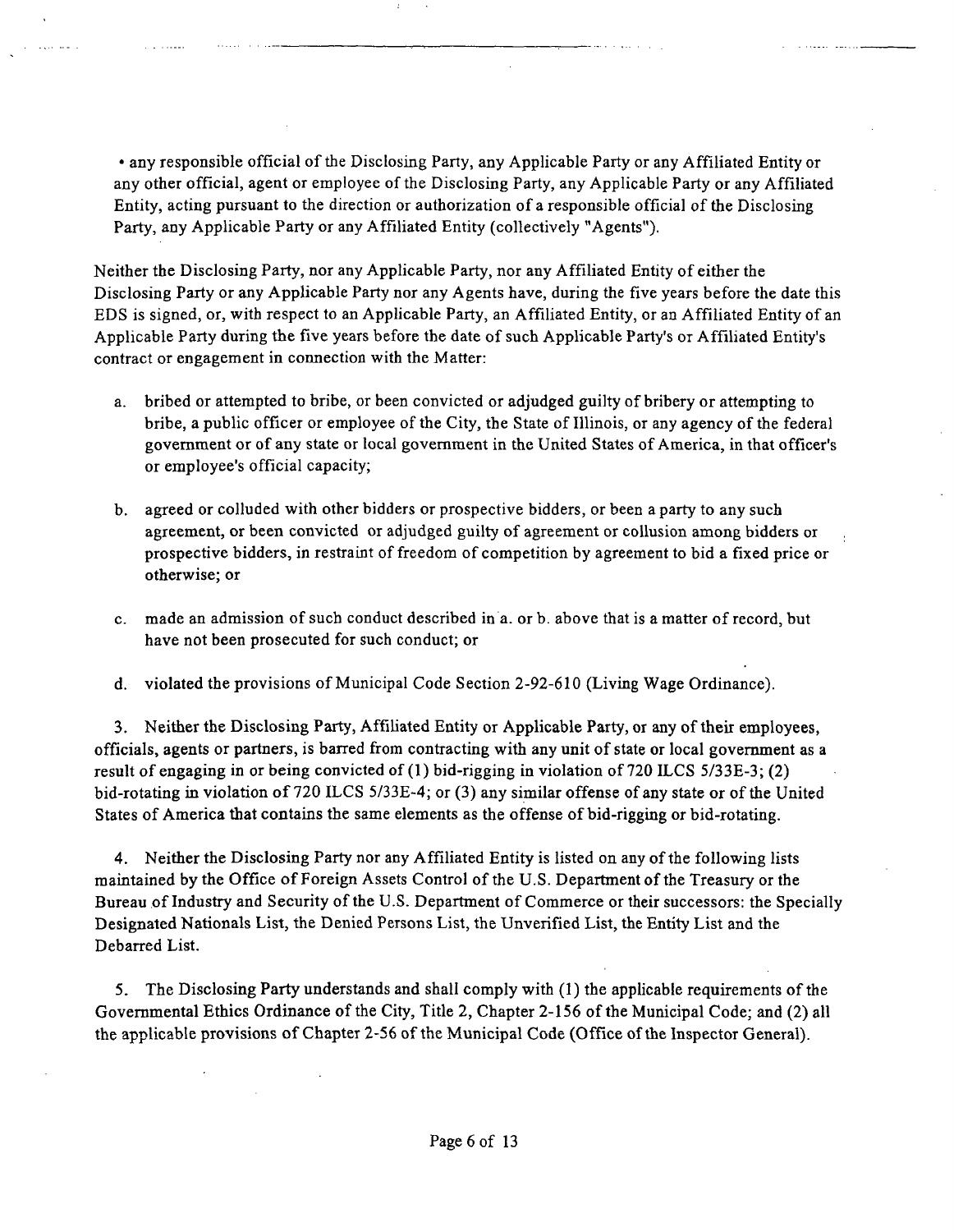6. If the Disclosing Party is unable to certify to any of the above statements in this Part B (Further Certifications), the Disclosing Party must explain below:

If the letters "NA," the word "None," or no response appears on the lines above, it will be conclusively presumed that the Disclosing Party certified to the above statements.

## C. CERTIFICATION OF STATUS AS FINANCIAL INSTITUTION

For purposes of this Part C, under Municipal Code Section 2-32-45 5(b), the term "financial institution" means a bank, savings and loan association, thrift, credit union, mortgage banker, mortgage broker, trust company, savings bank, investment bank, securities broker, municipal securities broker, securities dealer, municipal securities dealer, securities underwriter, municipal securities underwriter, investment trust, venture capital company, bank holding company, financial services holding company, or any licensee under the Consumer Installment Loan Act, the Sales Finance Agency Act, or the Residential Mortgage Licensing Act. However, "fmancial institution" specifically shall not include any entity whose predominant business is the providing of tax deferred, defined contribution, pension plans to public employees in accordance with Sections 403(b) and 457 ofthe Intemal Revenue Code. (Additional definitions may be found in Municipal Code Section 2-32-455(b).)

## 1. CERTIFICATION

The Disclosing Party certifies that the Disclosing Party (check one)

 $\int$   $\int$  is not

a "fmancial institution" as defined in Section 2-32-45 5(b) of the Municipal Code.

2. If the Disclosing Party IS a financial institution, then the Disclosing Party pledges:

"We are not and will not become a predatory lender as defined in Chapter 2-32 of the Municipal Code. We further pledge that none of our affiliates is, and none of them will become, a predatory lender as defined in Chapter 2-32 of the Municipal Code. We understand that becoming a predatory lender or becoming an affiliate of a predatory lender may result in the loss of the privilege of doing business with the City."

If the Disclosing Party is unable to make this pledge because it or any of its affiliates (as defined in Section 2-32-455(b) of the Municipal Code) is a predatory lender within the meaning of Chapter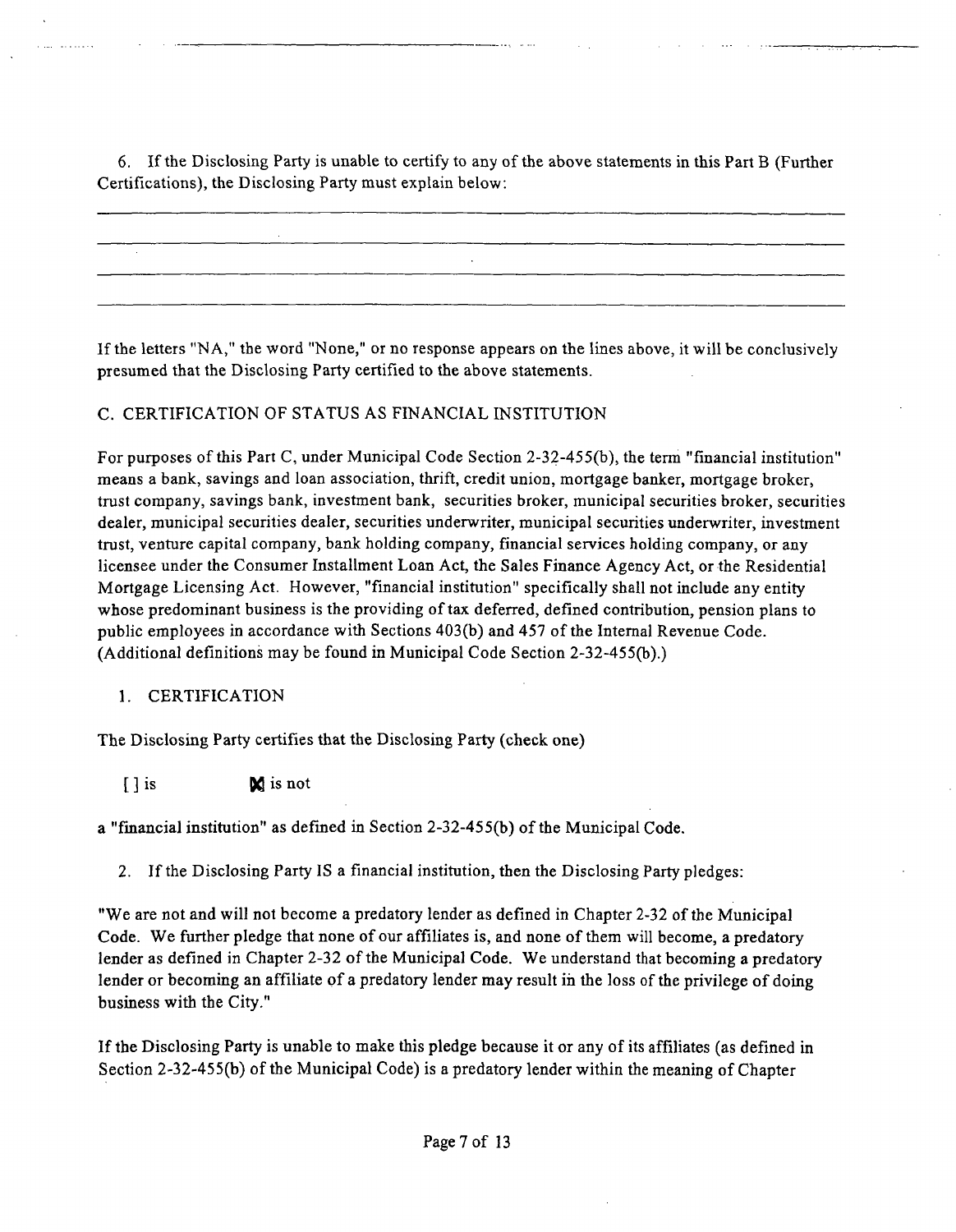2-32 of the Municipal Code, explain here (attach additional pages if necessary):

If the letters "NA," the word "None," or no response appears on the lines above, it will be conclusively presumed that the Disclosing Party certified to the above statements.

D. CERTIFICATION REGARDING INTEREST IN CITY BUSINESS

Any words or terms that are defined in Chapter 2-156 of the Municipal Code have the same meanings when used in this Part D.

1. In accordance with Section 2-156-110 of the Municipal Code: Does any official or employee ofthe City have a financial interest in his or her own name or in the name of any other person or entity in the Matter?

 $[$  ] Yes  $\mathbf{M}$  No

NOTE: If you checked "Yes" to Item D.1., proceed to Items D.2. and D.3. If you checked "No" to Item D.l., proceed to Part E.

2. Unless sold pursuant to a process of competitive bidding, or otherwise permitted, no City elected official or employee shall have a financial interest in his or her own name or in the name of any other person or entity in the purchase of any property that (i) belongs to the City, or (ii) is sold for taxes or assessments, or (iii) is sold by virtue of legal process at the suit of the City (collectively, "City Property Sale"). Compensation for property taken pursuant to the City's eminent domain power does not constitute a financial interest within the meaning of this Part D.

Does the Matter involve a City Property Sale?

 $[$  ] Yes  $[$   $]$  No

3. Ifyou checked "Yes" to Item D.l., provide the names and business addresses of the City officials or employees having such interest and identify the nature of such interest:

| Name | <b>Business Address</b> | Nature of Interest |
|------|-------------------------|--------------------|
|      |                         |                    |
|      |                         |                    |

4. The Disclosing Party further certifies that no prohibited financial interest in the Matter will be acquired by any City official or employee.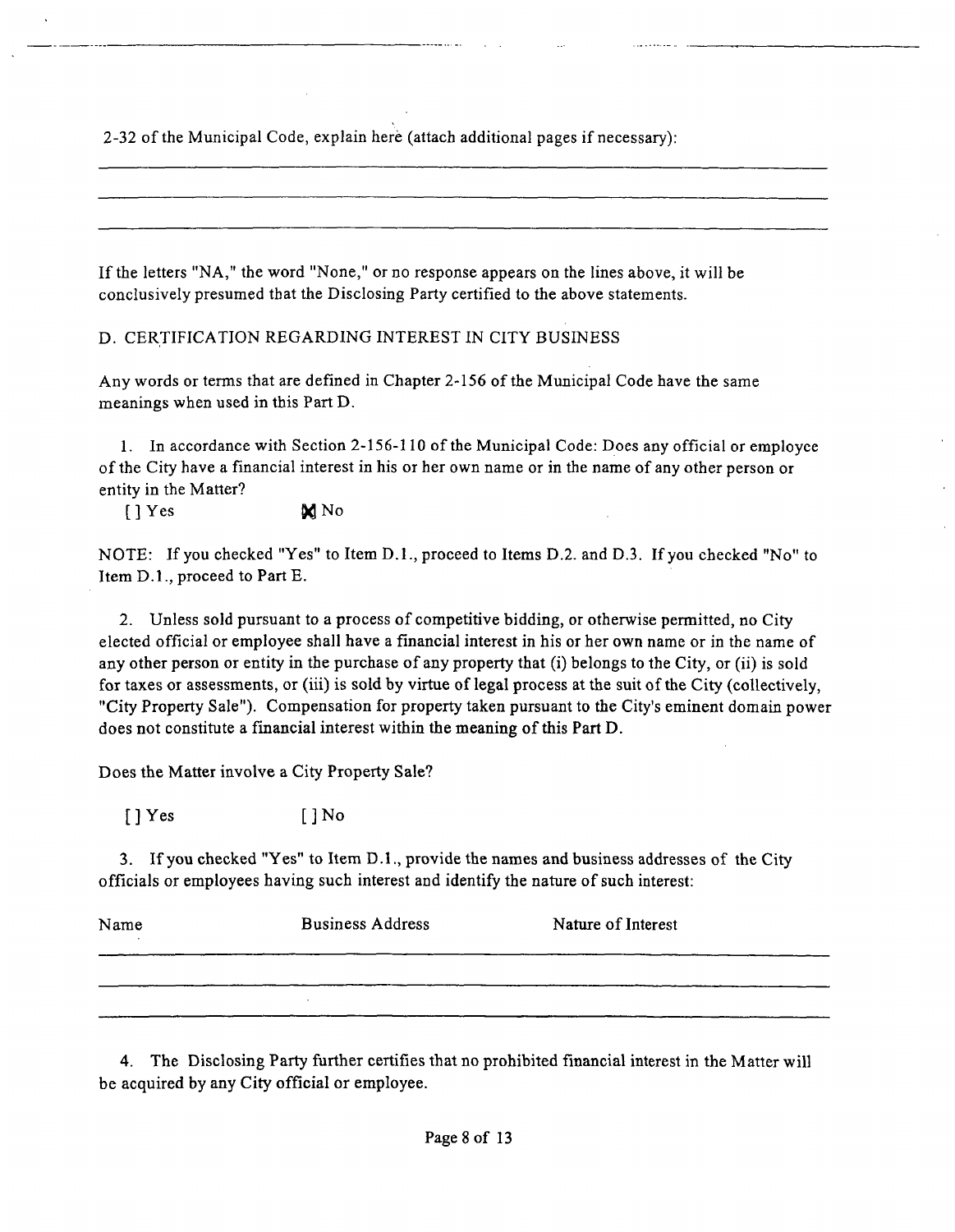## E. CERTIFICATION REGARDING SLAVERY ERA BUSINESS

The Disclosing Party has searched any and all records of the Disclosing Party and any and all predecessor entities for records of investments or profits from slavery, the slave industry, or slaveholder insurance policies from the slavery era (including insurance policies issued to slaveholders that provided coverage for damage to or injury or death of their slaves) and has disclosed in this EDS any and all such records to the City. In. addition, the Disclosing Party must disclose the names ofany and all slaves or slaveholders described in those records. Failure to comply with these disclosure requirements may make the Matter to which this EDS pertains voidable by the City.

Please check either 1. or 2. below. If the Disclosing Party checks 2., the Disclosing Party must disclose below or in an attachment to this EDS all requisite information as set forth in that paragraph 2.

1. The Disclosing Party verifies that (a) the Disclosing Party has searched any and all records of the Disclosing Party and any and all predecessor entities for records of investments or profits from slavery, the slave industry, or slaveholder insurance policies, and (b) the Disclosing Party has found no records of investments or profits from slavery, the slave industry, or slaveholder insurance policies and no records of names of any slaves or slaveholders.

2. The Disclosing Party verifies that, as a result of conducting the search in step 1(a) above, the Disclosing Party has found records relating to investments or profits from slavery, the slave industry, or slaveholder insurance policies and/or the names of any slaves or slaveholders. The Disclosing Party verifies that the following constitutes full disclosure of all such records:

## **SECTION VI - CERTIFICATIONS FOR FEDERALLY-FUNDED MATTERS**

NOTE: If the Matter is federally funded, complete this Section VI. If the Matter is not federally funded, proceed to Section VIL

## A. CERTIFICATION REGARDING LOBBYING

1. List below the names of all persons or entities registered under the federal Lobbying Disclosure Act of 1995 who have made lobbying contacts on behalf of the Disclosing Party with respect to the Matter: (Begin list here, add sheets as necessary): None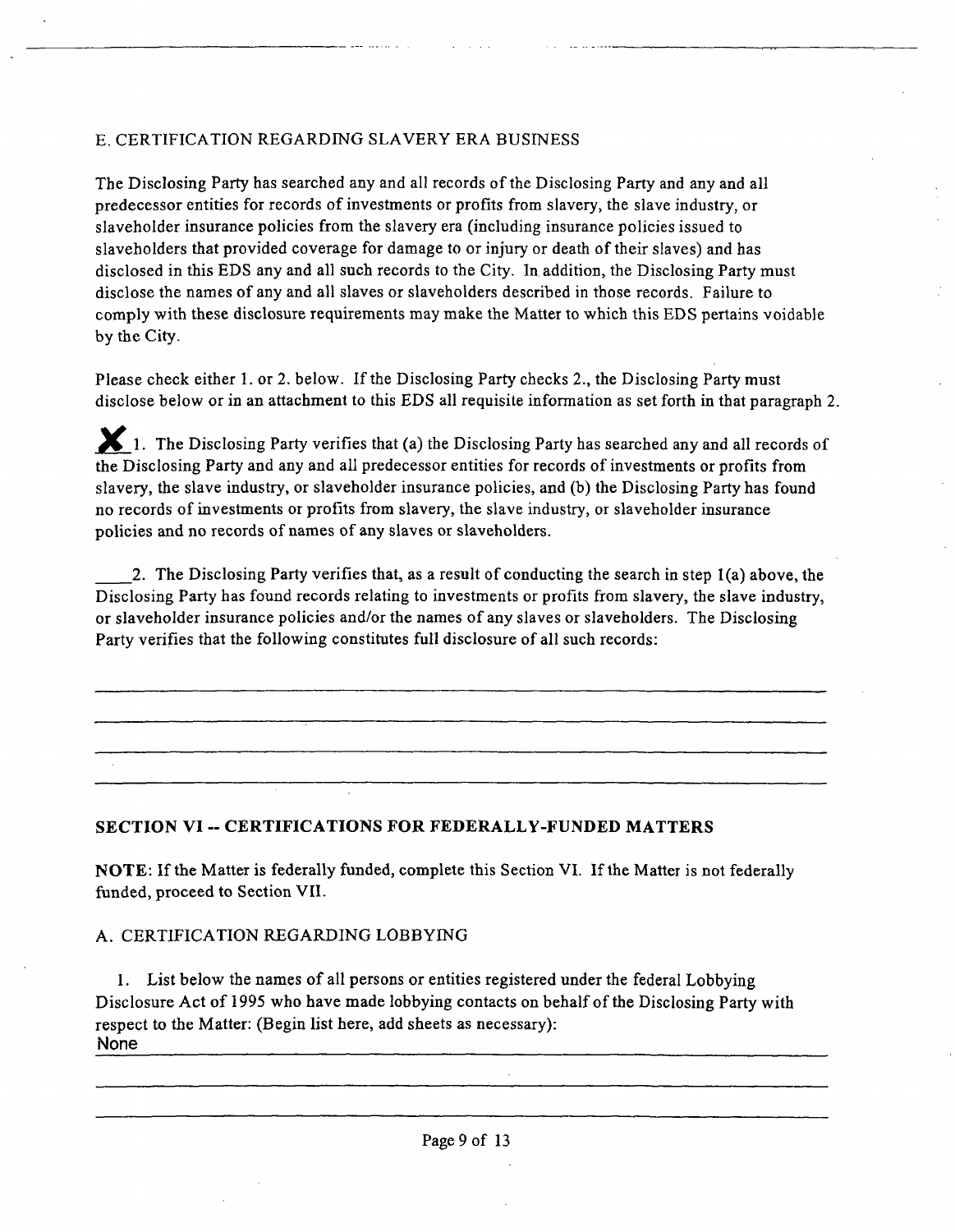(If no explanation appears or begins on the lines above, or if the letters "NA" or if the word "None" appear, it will be conclusively presumed that the Disclosing Party means that NO persons or entities registered under the Lobbying Disclosure Act of 1995 have made lobbying contacts on behalf of the Disclosing Party with respect to the Matter.)

2. The Disclosing Party has not spent and will not expend any federally appropriated funds to pay any person or entity listed in Paragraph A.l . above for his or her lobbying activities or to pay any person or entity to influence or attempt to influence an officer or employee of any agency, as defined by applicable federal law, a member of Congress, an officer or employee of Congress, or an employee of a member of Congress, in connection with the award of any federally funded contract, making any federally funded grant or loan, entering into any cooperative agreement, or to extend, continue, renew, amend, or modify any federally funded contract, grant, loan, or cooperative agreement.

3. The Disclosing Party will submit an updated certification at the end of each calendar quarter in which there occurs any event that materially affects the accuracy of the statements and information set forth in paragraphs A.l . and A.2. above.

If the Matter is federally funded and any funds other than federally appropriated funds have been or will be paid to any person or entity for influencing or attempting to influence an officer or employee of any agency (as defined by applicable federal law), a member of Congress, an officer or employee of Congress, or an employee of a member of Congress in connection with the Matter, the Disclosing Party must complete and submit Standard Form-LLL, "Disclosure Form to Report Lobbying," in accordance with its instructions. The form may be obtained online from the federal Office of Management and Budget (OMB) web site at http://www.whitehouse.gov/omb/grants/sflllin.pdf, linked on the page http://www.whitehouse.gov/omb/grants/grants\_forms.html.

4. The Disclosing Party certifies that either: (i) it is not an organization described in section 501(c)(4) of the Intemal Revenue Code of 1986; or (ii) it is an organization described in section  $501(c)(4)$  of the Internal Revenue Code of 1986 but has not engaged and will not engage in "Lobbying Activities".

5. If the Disclosing Party is the Applicant, the Disclosing Party must obtain certifications equal in form and substance to paragraphs A.l . through A.4. above from all subcontractors before it awards any subcontract and the Disclosing Party must maintain all such subcontractors' certifications for the duration of the Matter and must make such certifications promptly available to the City upon request.

## B. CERTIFICATION REGARDING EQUAL EMPLOYMENT OPPORTUNITY

If the Matter is federally funded, federal regulations require the Apphcant and all proposed subcontractors to submit the following information with their bids or in writing at the outset of negotiations.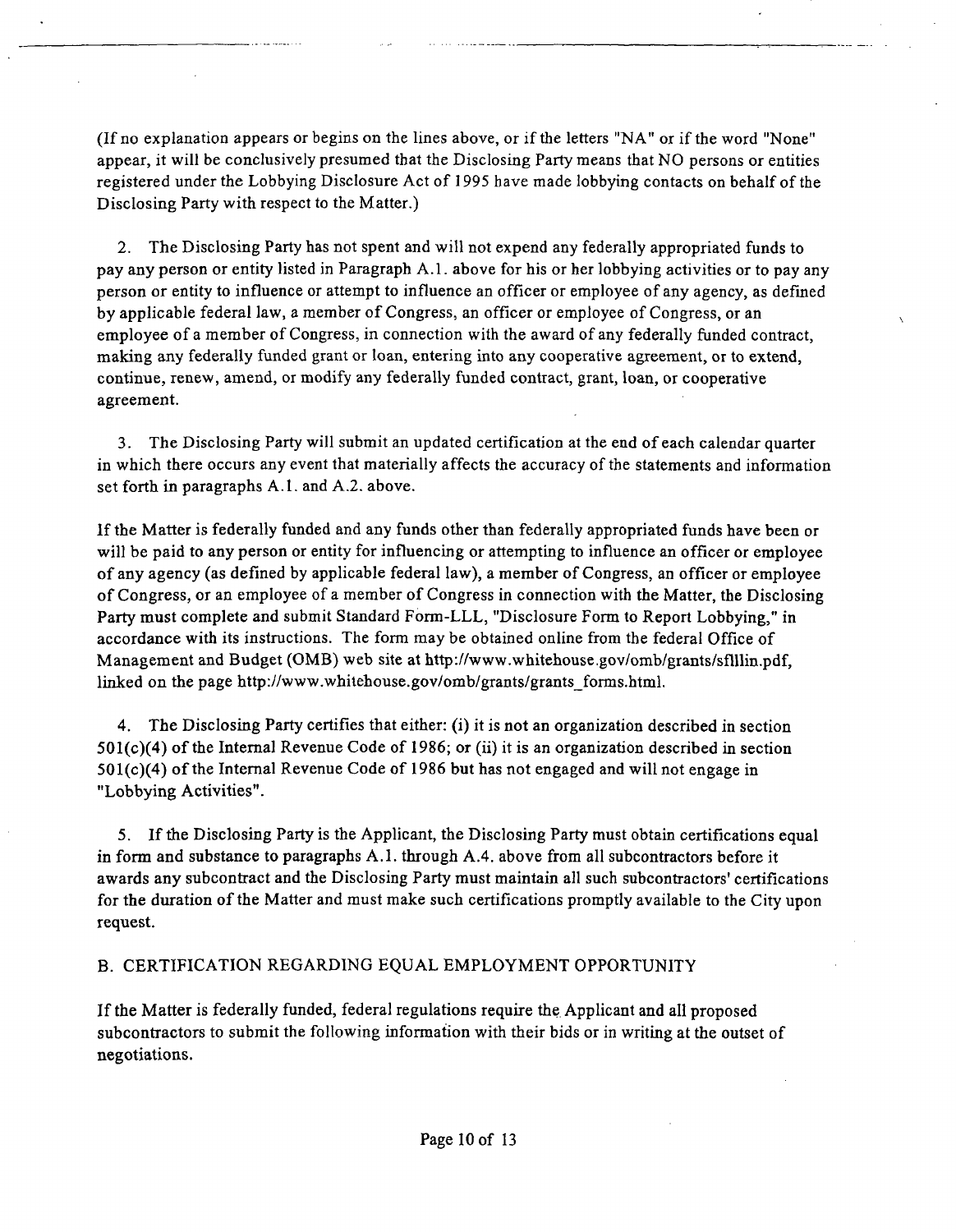Is the Disclosing Party the Applicant?

 $\mathbb{X}$  Yes []No

If "Yes," answer the three questions below:

1. Have you developed and do you have on file affirmative action programs pursuant to applicable federal regulations? (See 41 CFR Part 60-2.)

**M** Yes [] No

2. Have you filed with the Joint Reporting Committee, the Director of the Office of Federal Contract Compliance Programs, or the Equal Employment Opportunity Commission all reports due under the applicable filing requirements?

 $\bowtie$  Yes []No

3. Have you participated in any previous contracts or subcontracts subject to the equal opportunity clause?

 $\bowtie$  Yes [ ] No

If you checked "No" to question 1. or 2. above, please provide an explanation;

## SECTION VII ~ ACKNOWLEDGMENTS, CONTRACT INCORPORATION, COMPLIANCE, PENALTIES, DISCLOSURE

The Disclosing Party understands and agrees that:

A. By completing and filing this EDS, the Disclosing Party acknowledges and agrees, on behalf of itself and the persons or entities named in this EDS, that the City may investigate the creditworthiness of some or all of the persons or entities named in this EDS.

B. The certifications, disclosures, and acknowledgments contained in this EDS will become part of any contract or other agreement between the Applicant and the City in connection with the Matter, whether procurement. City assistance, or other City action, and are material inducements to the City's execution of any contract or taking other action with respect to the Matter. The Disclosing Party understands that it must comply with all statutes, ordinances, and regulations on which this EDS is based.

C. The City's Govemmental Ethics and Campaign Financing Ordinances, Chapters 2-156 and 2-164 of the Municipal Code, impose certain duties and obligations on persons or entities seeking City contracts, work, business, or transactions. The full text of these ordinances and a training program is available on line at www.cityofchicago.org/Ethics, and may also be obtained from the City's Board of Ethics, 740 N. Sedgwick St., Suite 500, Chicago, IL 60610, (312) 744-9660. The Disclosing Party must comply fully with the applicable ordinances.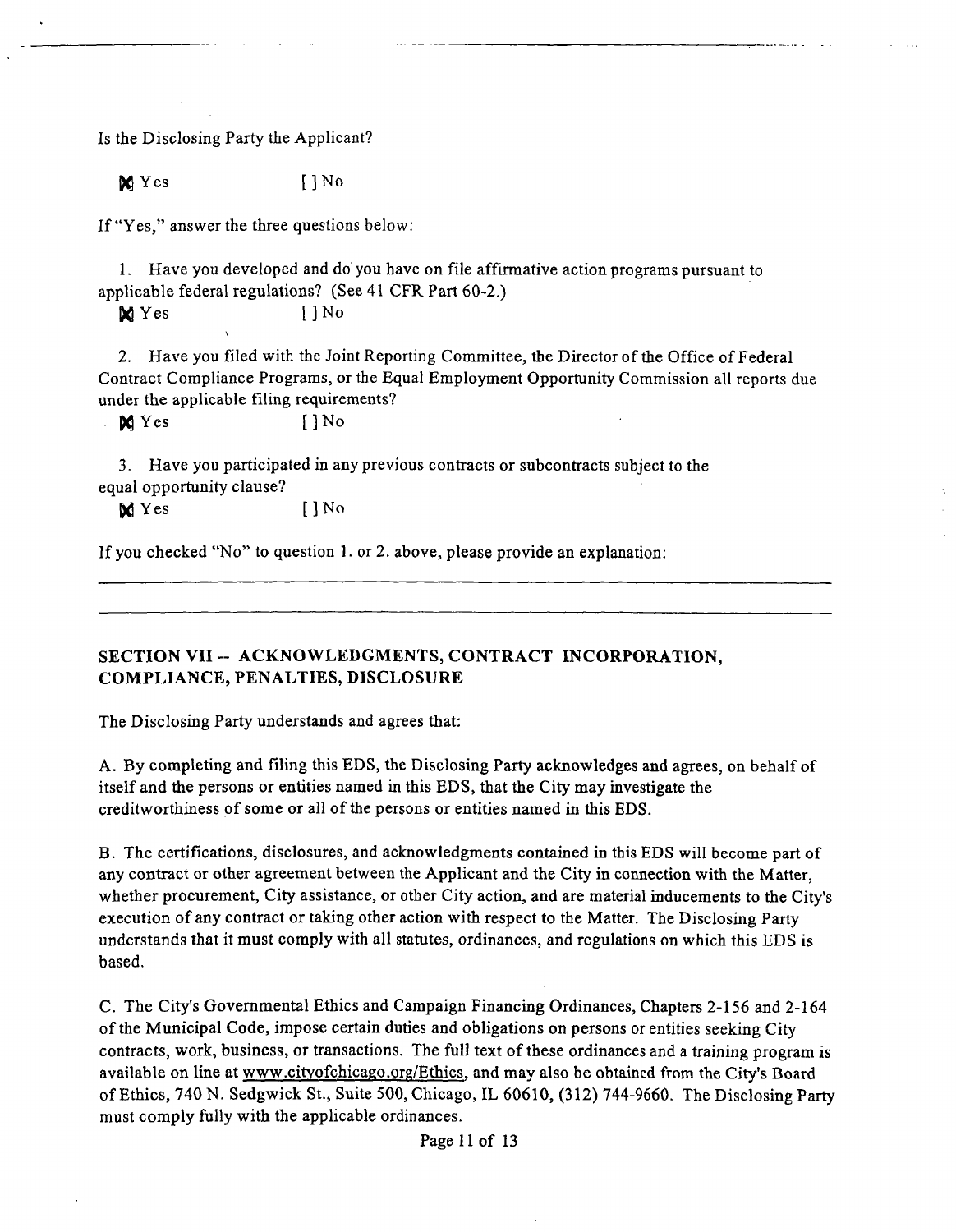D. If the City determines that any information provided in this EDS is false, incomplete or inaccurate, any contract or other agreement in connection with which it is submitted may be rescinded or be void or voidable, and the City may pursue any remedies under the contract or agreement (if not rescinded, void or voidable), at law, or in equity, including terminating the Disclosing Party's participation in the Matter and/or declining to allow the Disclosing Party to participate in other transactions with the City. Remedies at law for a false statement of material fact may include incarceration and an award to the City of treble damages.

E. It is the City's policy to make this document available to the public on its Internet site and/or upon request. Some or all of the information provided on this EDS and any attachments to this EDS may be made available to the public on the Intemet, in response to a Freedom of Information Act request, or otherwise. By completing and signing this EDS, the Disclosing Party waives and releases any possible rights or claims which it may have against the City in connection with the public release of information contained in this EDS and also authorizes the City to verify the accuracy of any information submitted in this EDS.

F. The information provided in this EDS must be kept current. In the event of changes, the Disclosing Party must supplement this EDS up to the time the City takes action on the Matter. If the Matter is a contract being handled by the City's Department of Procurement Services, the Disclosing Party must update this EDS as the contract requires.

The Disclosing Party represents and warrants that:

G. The Disclosing Party has not withheld or reserved any disclosures as to economic interests in the Disclosing Party, or as to the Matter, or any information, data or plan as to the intended use or purpose for which the Applicant seeks City Council or other City agency action.

For purposes of the certifications in H.l. and H.2. below, the term "affiliate" means any person or entity that, directly or indirectly: controls the Disclosing Party, is controlled by the Disclosing Party, or is, with the Disclosing Party, under common control of another person or entity. Indicia of control include, without limitation: interlocking management or ownership; identity of interests among family members; shared facilities and equipment; common use of employees; or organization of a business entity following the ineligibility of a business entity to do business with the federal govemment or a state or local govemment, including the City, using substantially the same management, ownership, or principals as the ineligible entity.

H.1. The Disclosing Party is not delinquent in the payment of any tax administered by the Illinois Department of Revenue, nor are the Disclosing Party or its affihates delinquent in paying any fine, fee, tax or other charge owed to the City. This includes, but is not limited to, all water charges, sewer charges, license fees, parking tickets, property taxes or sales taxes.

H.2 If the Disclosing Party is the Apphcant, the Disclosing Party and its affiliates will not use, nor permit their subcontractors to use, any facility on the U.S. EPA's List of Violating Facilities in connection with the Matter for the duration of time that such facility remains on the list.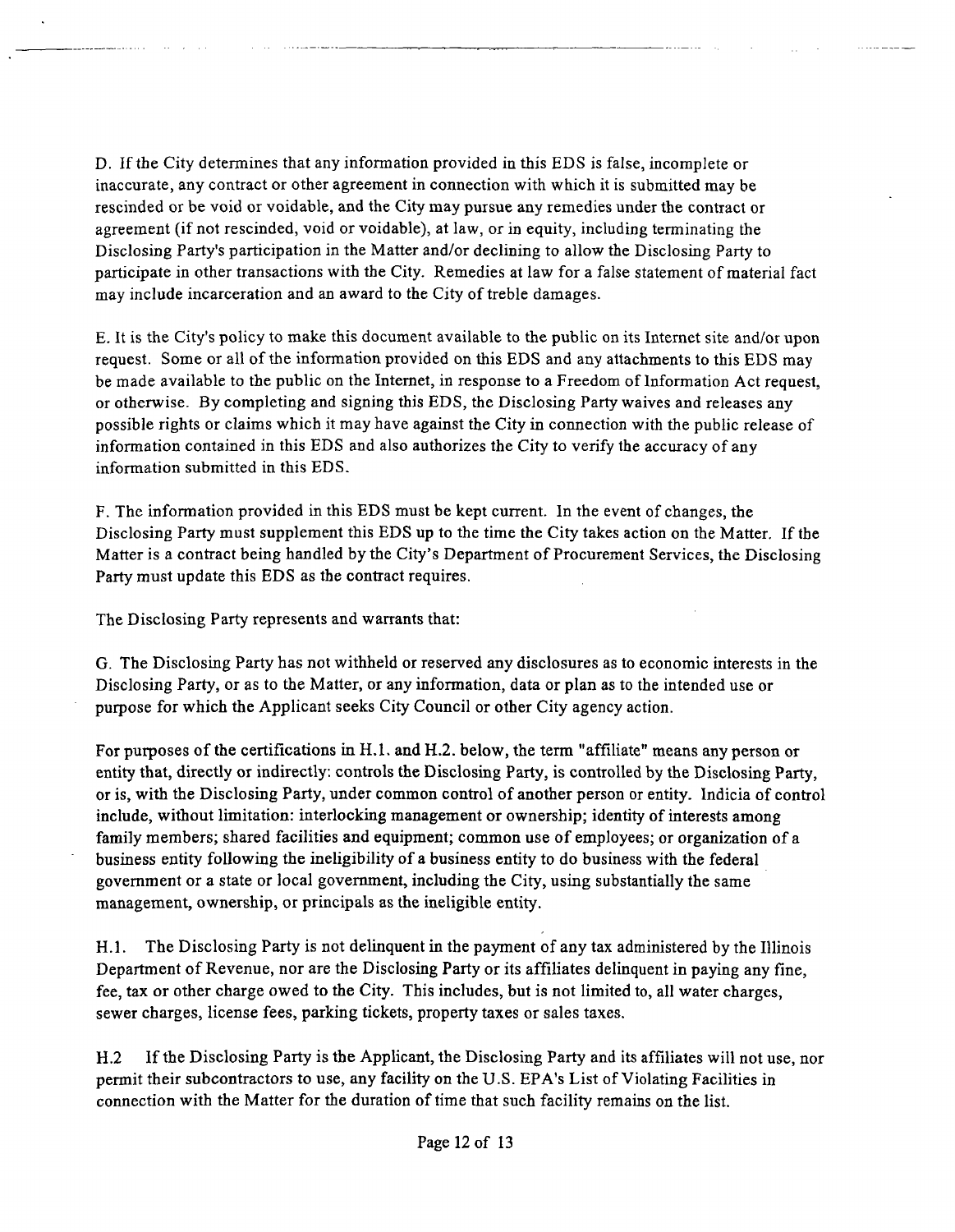H.3 If the Disclosing Party is the Applicant, the Disclosing Party will obtain from any contractors/subcontractors hired or to be hired in connection with the Matter certifications equal in form and substance to those in H.l. and H.2. above and will not, without the prior written consent of the City, use any such contractor/subcontractor that does not provide such certifications or that the Disclosing Party has reason to believe has not provided or cannot provide truthful certifications.

NOTE: If the Disclosing Party cannot certify as to any of the items in H.l., H.2. or H.3. above, an explanatory statement must be attached to this EDS.

### CERTIFICATION

Under penalty of perjury, the person signing below: (1) warrants that he/she is authorized to execute this EDS on behalf of the Disclosing Party, and (2) warrants that all certifications and statements contained in this EDS are tme, accurate and complete as ofthe date fumished to the City.

NHS Redevelopment Corporation (Print or type name of Disclosing Party)

Date:  $\frac{1}{2}$ /4/13

By:

(sign here)

Bryan Esenberg (Print or type name of person signing)

Assistant Secretary

(Print or type title of person signing)

Signed and sworn to before me on (date)  $\left\{\mathcal{U}_k \in \mathbb{R}^3 \times \mathbb{R}^3 \right\}$ , by at  $(\bigcirc_{\mathbb{Q}})$  County,  $\bigcirc_{\mathbb{Z}}$  (state).  $Commission$  expires:  $A$ - $_{44}$ .  $\pm$  ) ( $\pm$ ,  $7$  ale Notary Public.